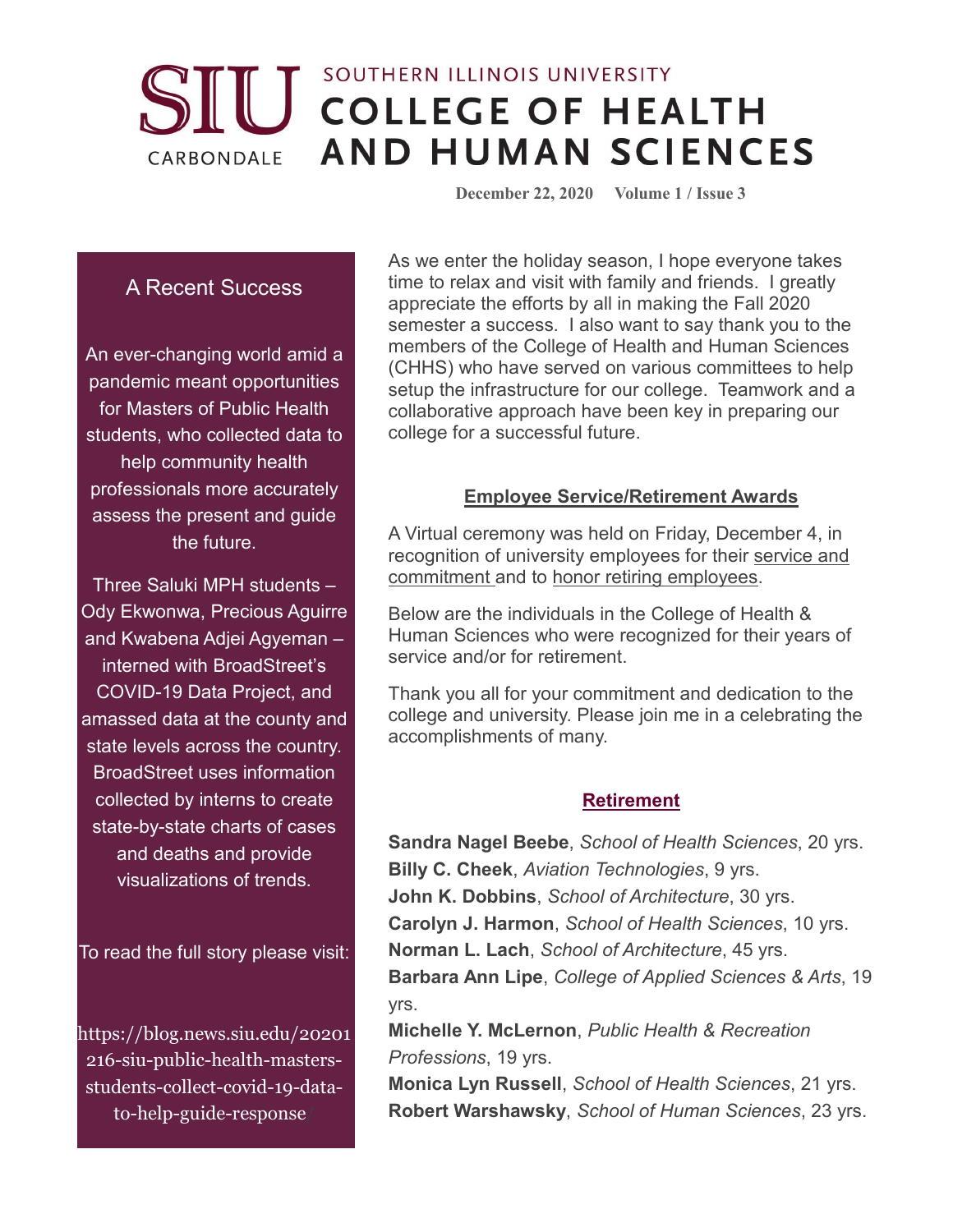### **Service – 10 years**

**Turkessa Crystal Brunson**, *School of Psychological & Behavioral Sciences* **Brandie Renee Coleman**, *School of Health Sciences* **Andrew Mark Croxell**, *Automotive Technology* **Cara C. Doerr,** *College of Health & Human Sciences* **Joshua S. Kidd**, *Aviation Management & Flight* **Lindsay M. Laycoax**, *School of Justice & Public Safety* **Christopher R. Sterling**, *College of Applied Sciences & Arts*  **Timothy James Ting**, *School of Justice & Public Safety* **Steven Paul Turnipseed**, *School of Architecture*

#### **Service – 15 years**

**Matthew J. Giblin**, *School of Justice & Public Safety* **Timothy F. Janello**, *Automotive Technology* **Karen Jo Johnson**, *Aviation Technologies* **Darwin S Koch**, *School of Psychological & Behavioral Sciences* **Teri S. McSherry**, *School of Health Sciences*

#### **Service – 20 years**

**Robert A. Broomfield**, *School of Health Sciences* **Jeffrey A. Hayes**, *Aviation Management & Flight* **Sarah Elizabeth Junk**, *School of Architecture* **Robert Charles Rados**, *School of Health Sciences* **Jennifer S. Sherry**, *School of Health Sciences* **Thomas David Upton**, *School of Health Sciences*

### **Service – 25 years**

**Jose Raul Ruiz**, *Aviation Management & Flight* **Lorelei Elizabeth Ruiz**, *Aviation Management and Flight* **Thomas Allen Shaw**, *School of Health Sciences*

#### **Service – 30 years**

**Colleen Patricia Kuczynski**, *School of Psychological & Behavioral Sciences* **Usha Lakshmanan**, *School of Psychological & Behavioral Sciences*

#### **Service – 35 years**

**David G. Gilbert**, *School of Psychological & Behavioral Sciences*

## **School of Automotive**

The Illinois Department of Public Health requested permission to play the Automotive Technology **"Wear a Mask"** video at the IDPH COVID-19 Ambassador Meeting. The meeting is scheduled for Wednesday, December 23, at 2:30 pm.

The School of Automotive is also featured in Greg Wendt's **Going Viral: Southern Illinois University's Response to the Coronavirus Pandemic**, a 30-minute documentary premiering on WSIU TV. For a preview of Going Viral, visit: [https://vimeo.com/485537650.](https://nam11.safelinks.protection.outlook.com/?url=https%3A%2F%2Fvimeo.com%2F485537650&data=04%7C01%7Ccaradoerr%40siu.edu%7C8650d73814fa447d4cb508d8a5ba1259%7Cd57a98e7744d43f9bc9108de1ff3710d%7C0%7C0%7C637441565869497552%7CUnknown%7CTWFpbGZsb3d8eyJWIjoiMC4wLjAwMDAiLCJQIjoiV2luMzIiLCJBTiI6Ik1haWwiLCJXVCI6Mn0%3D%7C1000&sdata=%2Fgz3F5BBXJr771mHaeZo8vJDu9ZjXA87KZ53z%2FRXZnM%3D&reserved=0)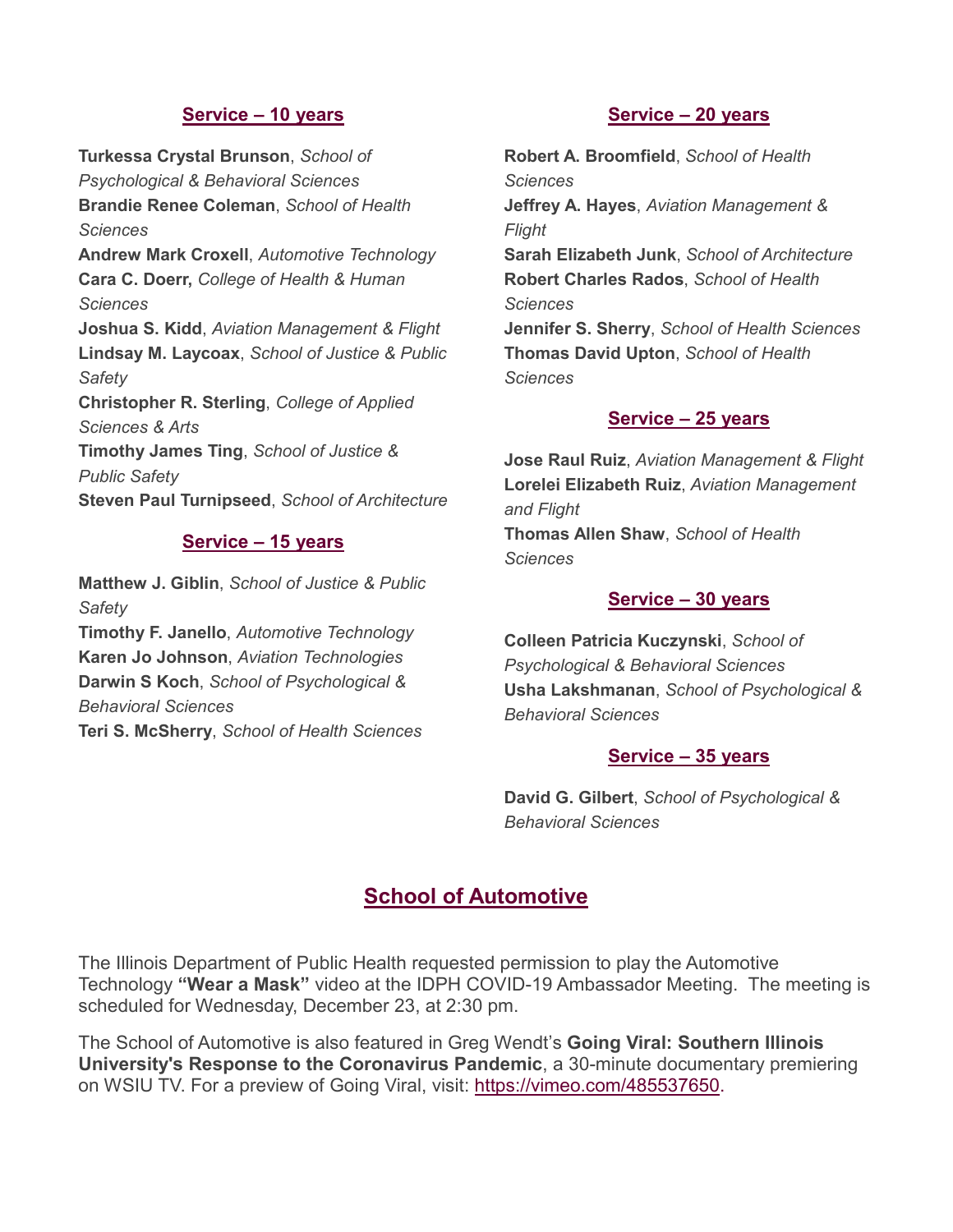Thank you to Subaru of America for recently donating a new Subaru Crosstrek Hybrid vehicle to the School of Automotive. The vehicle will be a great addition, as students will be able to investigate the latest advancements in hybrid technology and develop new diagnostic strategies.



# **School of Aviation**

Aviation is celebrating its **60th Anniversary** this month! Congratulations on all of your success over the last 60 years! <https://wsiltv.com/2020/11/10/siu-aviation-celebrates-60th-anniversary/>

**Aviation Flight** recently purchased five new Cessna aircraft to use for flight training. <https://news.siu.edu/2020/11/111320-ready-for-takeoff-siu-aviation-adds-five-new-planes.php>

**Aviation Management** recently had a successful program review. Congratulations!

Congratulations to **Jose Ruiz** who is serving as the Chair of the Judicial Review Board for the Faculty Senate.

Many thanks to everyone who contributed this year to the Aviation Scholarship Awards. To view the recorded program, visit [https://www.youtube.com/watch?v=zgON8axFe](https://www.youtube.com/watch?v=zgON8axFe-s&feature=youtu.be)[s&feature=youtu.be.](https://www.youtube.com/watch?v=zgON8axFe-s&feature=youtu.be)

# **School of Architecture**

Congratulations to the **Architectural Studies** program on your successful Accreditation visit!

Congratulations to **Seung-Hee Lee**, Fashion Design and Merchandising, whose research/creative activity proposal was selected to receive a SIU Foundation Board Research Award for \$5,400. There were 26 proposals submitted and Dr. Lee's was one of eight selected.

**Matt Bundy** is SIUC's first Integrated Path to Architectural Licensure (IPAL) **graduate and he recently passed ALL divisions of the ARE.** (IPAL) is part of our National Council for Architectural Registration Boards (NCARB ), <https://www.ncarb.org/become-architect/ipal>

Congratulations to **Seung-Hee Lee,** who was selected to serve as a member of the Judicial Review Board for the Faculty Senate.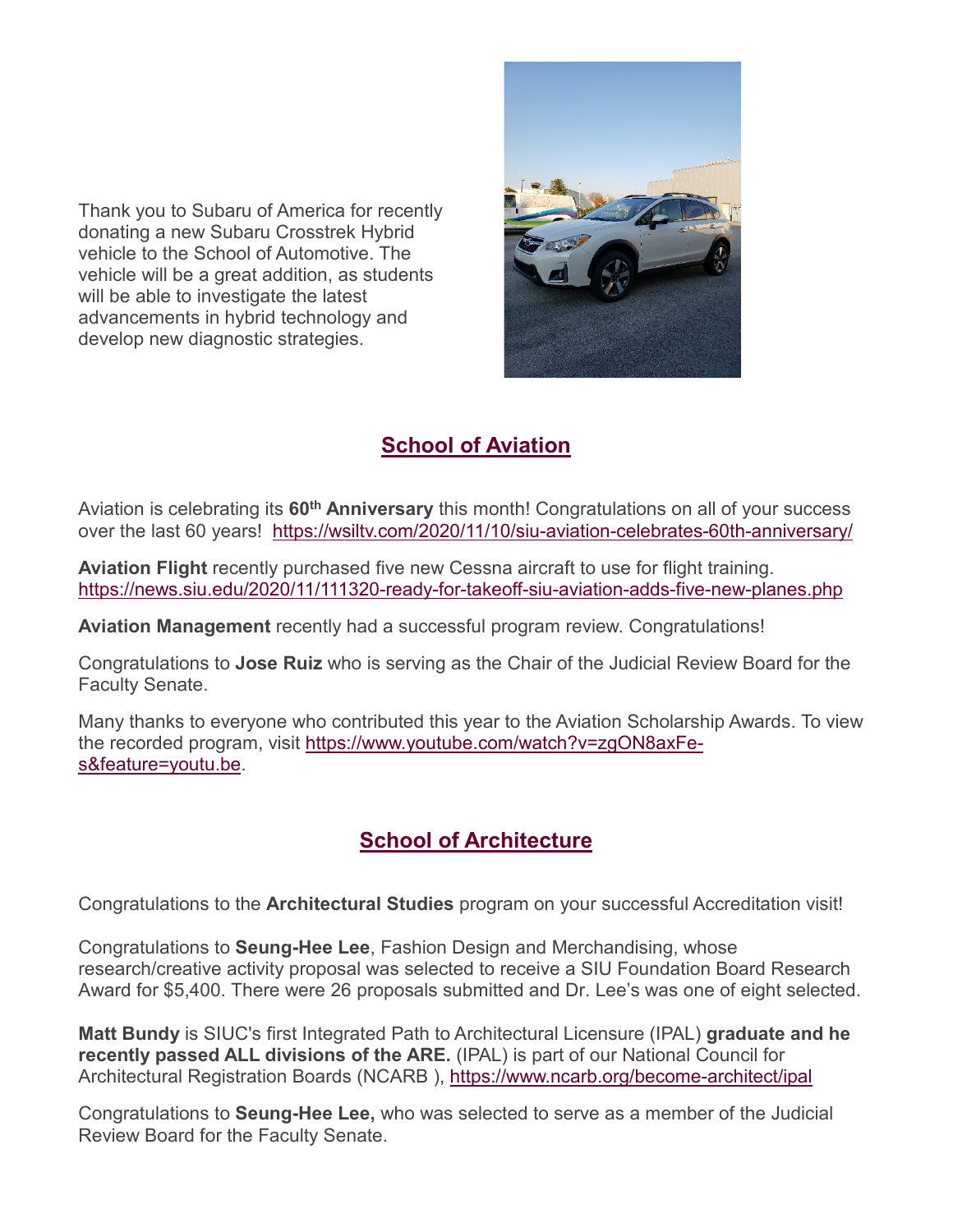**Shannon McDonald** volunteered and was selected to be an IL COVID-19 Ambassador! Congratulations - thank you for your service!

**Edward Sing Wong** will receive a Distinguished Service Award during the May 2021 Commencement Ceremony. **Edward Sing Wong** earned two degrees from SIU Carbondale, a bachelor's degree in Accounting in 1969 and a master's degree in Interior Design in 1971. SIU Carbondale's Committee for Honorary Degrees and Distinguished Service Awards reviewed Mr. Wong's nomination

# **School of Health Sciences**

Congratulations to Stacey McKinney and Kelli Whittington on their recent publication. **McKinney, S & Whittington, K**. (2020, November) Carotid stenosis and the dental patient: An overview for the dental hygienist. *RDH Magazine*. 40(11), 45-54.

Congratulations to Health Care Management Graduate, **Blake Thornton**, who was recently recognized by ICAHN. [ttps://www.youtube.com/watch?v=igQDuZGMFcc](https://www.youtube.com/watch?v=igQDuZGMFcc)

Congratulations to **Sandra Watts** in Radiologic Sciences on her Promotion and Tenure to Associate Professor in the School of Health Sciences!

**Diane Muzio** moderated and participated in a panel discussion on supervision as part of the Special Interest Group 12 Continuing Education series from the American Speech-Language-Hearing Association on Tuesday, November 10th. It was an excellent discussion of how clinical supervisors can really support our students to build skills related to health care speechlanguage pathology. **Diane** did a great job.

Congratulations to **Sandy Collins** who was selected to serve as a member of the Judicial Review Board for the Faculty Senate.

SIUC got a shout-out in a tweet from the SIG Perspectives journal that linked to a recent publication co-authored by **Maria Franca** and **Valerie Boyer**. It features SIUC and our partnership with the University of Sao Paolo in Brazil. The link to the tweet is below. <https://twitter.com/SIGPerspectives/status/1326570441620803591?s=20>

The Communication Disorders and Sciences (CDS) program hosted a virtual open house for their graduate program in November. They had twelve potential graduate students participate from several states, including Iowa, Indiana, and Tennessee. **Valerie Boyer** co-hosted with **Erin Connelly**. They had additional support from **Crystal Harris** in the Graduate School and their three fellowship students, **Prativa Tripathee, Megan Moore**, and **Cydney Goodrum**.

Congratulations to **Faith Miller** in Dental Hygiene on her renewal of the Illinois Department of Public Health - Oral Health Workforce Grant!

**Shannon Anderson** volunteered and was selected to be an IL COVID-19 Ambassador! Congratulations - thank you for your service!

**Sandy Collins'** course proposal "Healthcare meets Virtual Reality" was selected by the Honors Advisory Council to start being offered Fall 2021. Congratulations!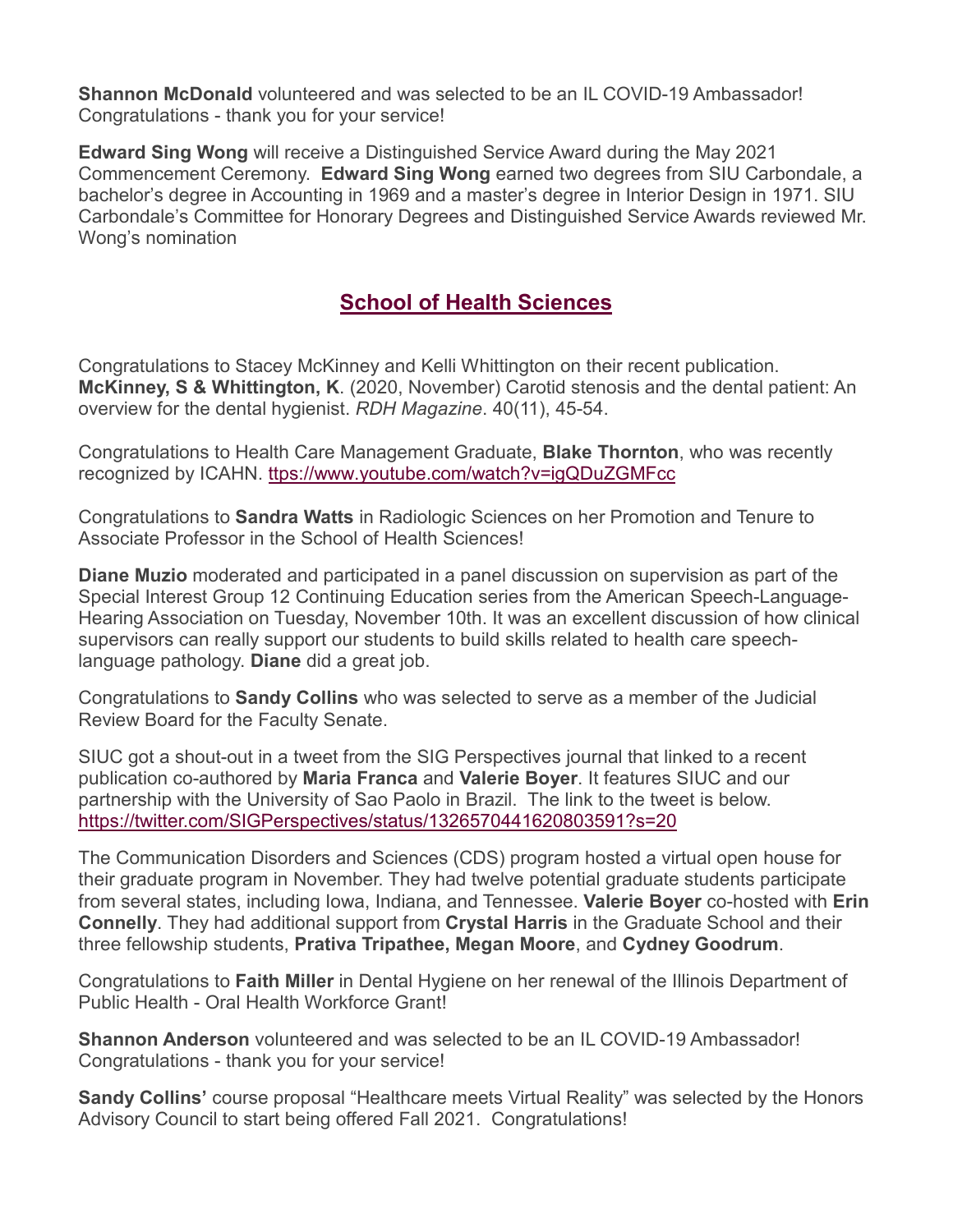The **[SIU Community Dental Center](https://news.siu.edu/2020/11/113020-SIU-Community-Dental-Center-open-and-offering-December-special.php)** is open, seeing patients, and offering a December special! The Community Dental Center is a full-service office providing preventive and restorative dental care to students, faculty, staff and community members. Services include exams, X-rays, cleanings, fillings, fluoride, sealants, extractions, root canals, crowns and dentures. All services are provided at discounted rates. Currently, all services are self-pay, with payment due on the day of service via cash or credit card. For more information about December specials visit: [https://news.siu.edu/\\_assets/images/2020/11/DentalSpecialFlyer.pdf.](https://news.siu.edu/_assets/images/2020/11/DentalSpecialFlyer.pdf)

# **School of Human Sciences**

Congratulations to **Juliane Wallace** for being selected as the permanent Director of the School of Human Sciences!

Congratulations to **Juliane Wallace** for receiving a Health Education Graduate Assistantship grant from SIH!

Congratulations to **Elaine Jurkowski** for earning her Licensed Clinical Social Work Certificate LCSW!

Congratulations to **LaDonna Henson** on being awarded an Illinois Community College Board grant, entitled "Bridging the Gap: Successful Transition from High School to Career Path with People With Disabilities."

Congratulations to **David Albright** and **Justin McDaniel** for being awarded an Alabama Department of Mental Health grant, entitled "Project Freedom – First Responder Education and Distribution of Overdose Medications."

Congratulations to **Robert McDermott,** who was awarded an American School Health Association Grant. The project title was "Editorial Assistants - Journal of School Health."

**Sarah Patrick**, Public Health and Recreation Professions, discusses the COVID-19 vaccines. **[What history tells us about the need for everyone to take the COVID-19 vaccine](https://www.wpsdlocal6.com/news/what-history-tells-us-about-the-need-for-everyone-to-take-the-covid-19-vaccine/article_ace0c6bc-28f2-11eb-b135-875ebe9cc1e2.html)** [https://www.wpsdlocal6.com/news/what-history-tells-us-about-the-need-for-everyone-to-take](https://www.wpsdlocal6.com/news/what-history-tells-us-about-the-need-for-everyone-to-take-the-covid-19-vaccine/article_ace0c6bc-28f2-11eb-b135-875ebe9cc1e2.html)[the-covid-19-vaccine/article\\_ace0c6bc-28f2-11eb-b135-875ebe9cc1e2.html](https://www.wpsdlocal6.com/news/what-history-tells-us-about-the-need-for-everyone-to-take-the-covid-19-vaccine/article_ace0c6bc-28f2-11eb-b135-875ebe9cc1e2.html)

Congratulations to **Elaine Jurkowski** who was selected to serve as a member of the Judicial Review Board for the Faculty Senate.

Thank you to **Bill Ernest,** who recently established the John Allen Memorial Scholarship and Endowment. The School of Human Sciences will be able to award this scholarship next fall! The scholarship can be awarded to a Recreation Professions student (outdoor, therapeutic or administration). Additional donations to the scholarships endowment will be accepted at the John Allen Symposium in April.

**Kaitlyn Frick**, a student in the MD/MPH program wrote a letter to the editor, which was recently published in the Southern Illinoisan newspaper. Well done! [https://thesouthern.com/opinion/letters/voice-of-the-reader-get-the-covid-vaccine-when-its](https://thesouthern.com/opinion/letters/voice-of-the-reader-get-the-covid-vaccine-when-its-available/article_cc30c2ff-d6ea-5fde-8242-6466cbe674e6.html)[available/article\\_cc30c2ff-d6ea-5fde-8242-6466cbe674e6.html](https://thesouthern.com/opinion/letters/voice-of-the-reader-get-the-covid-vaccine-when-its-available/article_cc30c2ff-d6ea-5fde-8242-6466cbe674e6.html)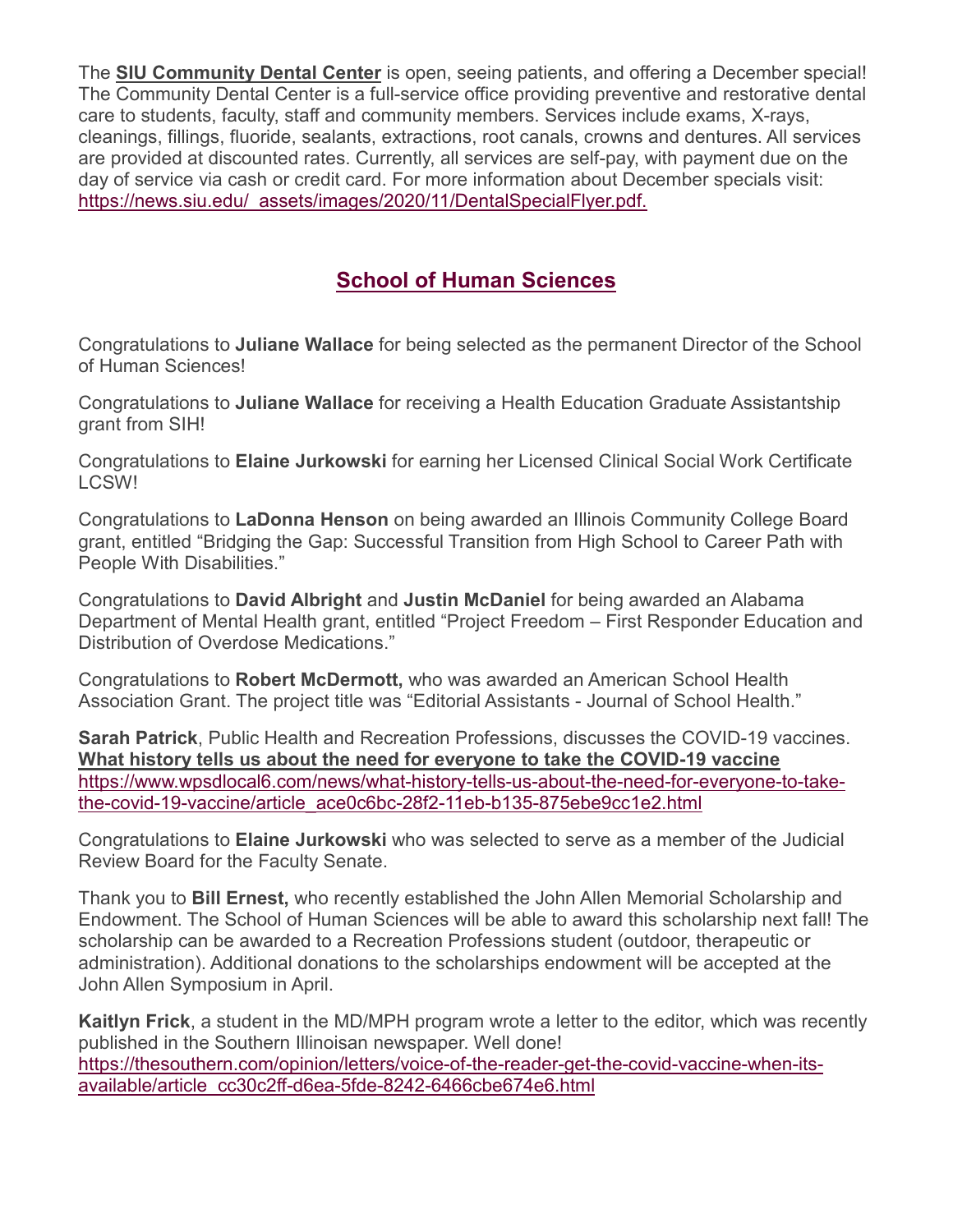Congratulations to **Dr. Taeho Yoh** on being accepted to serve on the Graduate School Fellowship - Graduate Dean's/PROMPT Committee!

The **Communicating Public Health** and the **Social Work Advanced Policy** students created and recorded two 30-minute radio shows for 'Dare to Care' (Dr. Jurkowski's radio show on AM 1150). The first aired in early December and discussed influenza vaccinations during COVID-19. The second show will air on January 9. You can listen on-line at [https://www.wggh.net/index.php?page=live-stream.](https://www.wggh.net/index.php?page=live-stream)

**Dawn Null**, Human Nutrition and Dietetics, was featured in SIU News with tips to help us stay healthy over the holiday break. The full article is found here: [SIU nutrition and diet expert](https://urldefense.com/v3/__https:/u7061146.ct.sendgrid.net/ls/click?upn=4tNED-2FM8iDZJQyQ53jATUbHBbsjfJrOHpjX-2Feg-2BJHoPZ3aWaPVJ6wr81DSx7PaQ26oKC7vwvx4cK628aBnhknH9VfyJFOwN9oWgslVcbY-2FsrxDewuUzrEU7GsFS5BOwk7iEi6hLMWwbOxATdXzZG3E8hS8LjZL-2Bb4V9xJUMjfwbIENbzEwwSVrFPUoo3OEQe0aWp_exSKmkmX-2FKLitnprR2Tw7myauhRoteItz7yQggD3rmSUk0UVTIXP9DR89q6EO78npl7aH1fyCZPTV6gn1hhp-2FlUsCRggM-2BtALp90uS8QK7iRTCST-2F4fBgyc22I7HHu07KS5-2B8vH6rrQvD8BdRmt9h6ysJFh98JPYDc-2Bn7ux7GOmFTUdbGBSNNIHOgwXKAitQAI2w8osLEMaUctdyUbAJ-2BqcoKKol1EWRBr2XjLgjfZwnQJE1guqNzhQqAtqfIpxfEn-2FDXrHuQV6XlnZmQCjW076VEy8uSSrhNFBA5htyZxIHx37xZUfmtCkG-2F-2Fybc5FocXLaqwoIJripRZ-2FyR6Jf3A-3D-3D__;!!DAxFFaumoJbh!MFmvF1ByHR1BZI1ywh7ZtftFCO0TYtSbimOI9KRP-OtkmukW8MH6nR2vDsIRpl0$)  [shares tips for healthy eating, even during a pandemic.](https://urldefense.com/v3/__https:/u7061146.ct.sendgrid.net/ls/click?upn=4tNED-2FM8iDZJQyQ53jATUbHBbsjfJrOHpjX-2Feg-2BJHoPZ3aWaPVJ6wr81DSx7PaQ26oKC7vwvx4cK628aBnhknH9VfyJFOwN9oWgslVcbY-2FsrxDewuUzrEU7GsFS5BOwk7iEi6hLMWwbOxATdXzZG3E8hS8LjZL-2Bb4V9xJUMjfwbIENbzEwwSVrFPUoo3OEQe0aWp_exSKmkmX-2FKLitnprR2Tw7myauhRoteItz7yQggD3rmSUk0UVTIXP9DR89q6EO78npl7aH1fyCZPTV6gn1hhp-2FlUsCRggM-2BtALp90uS8QK7iRTCST-2F4fBgyc22I7HHu07KS5-2B8vH6rrQvD8BdRmt9h6ysJFh98JPYDc-2Bn7ux7GOmFTUdbGBSNNIHOgwXKAitQAI2w8osLEMaUctdyUbAJ-2BqcoKKol1EWRBr2XjLgjfZwnQJE1guqNzhQqAtqfIpxfEn-2FDXrHuQV6XlnZmQCjW076VEy8uSSrhNFBA5htyZxIHx37xZUfmtCkG-2F-2Fybc5FocXLaqwoIJripRZ-2FyR6Jf3A-3D-3D__;!!DAxFFaumoJbh!MFmvF1ByHR1BZI1ywh7ZtftFCO0TYtSbimOI9KRP-OtkmukW8MH6nR2vDsIRpl0$)

# **School of Justice and Public Safety**

Congratulations to **Dr. Julie Hibdon** on being selected to serve on the Graduate School Fellowship - Master's Committee!

Public Safety Management alum **Brendan McKee** was appointed the Assistant Fire Chief of the Edwardsville Fire Department. Congratulations!

Public Safety Management opened enrollment for the Paramedic Certificate program in early December, and it filled (25) right away. Several students were added to the waitlist. Congratulations!

The **Criminology and Criminal Justice** online program is ranked as the 10th best in the country by Learn.org: [https://learn.org/articles/Criminology\\_Online\\_Bachelors\\_Degree.html.](https://learn.org/articles/Criminology_Online_Bachelors_Degree.html) The ranking was based on, among other elements, the fact that courses are "taught by the same expert faculty as the on-campus program" and "the program has asynchronous coursework that allows students to work at their own pace."

# **School of Psychological and Behavioral Sciences**

**David Gilbert** recently submitted an NSF Grant Proposal –– National Institutes of Health, Better Characterization of Cannabis Withdrawal Symptoms. Good luck!

Congratulations to **Dr. Kathleen Schmidt** on being selected to serve on the Graduate School Fellowship - Graduate Dean's/PROMPT Committee!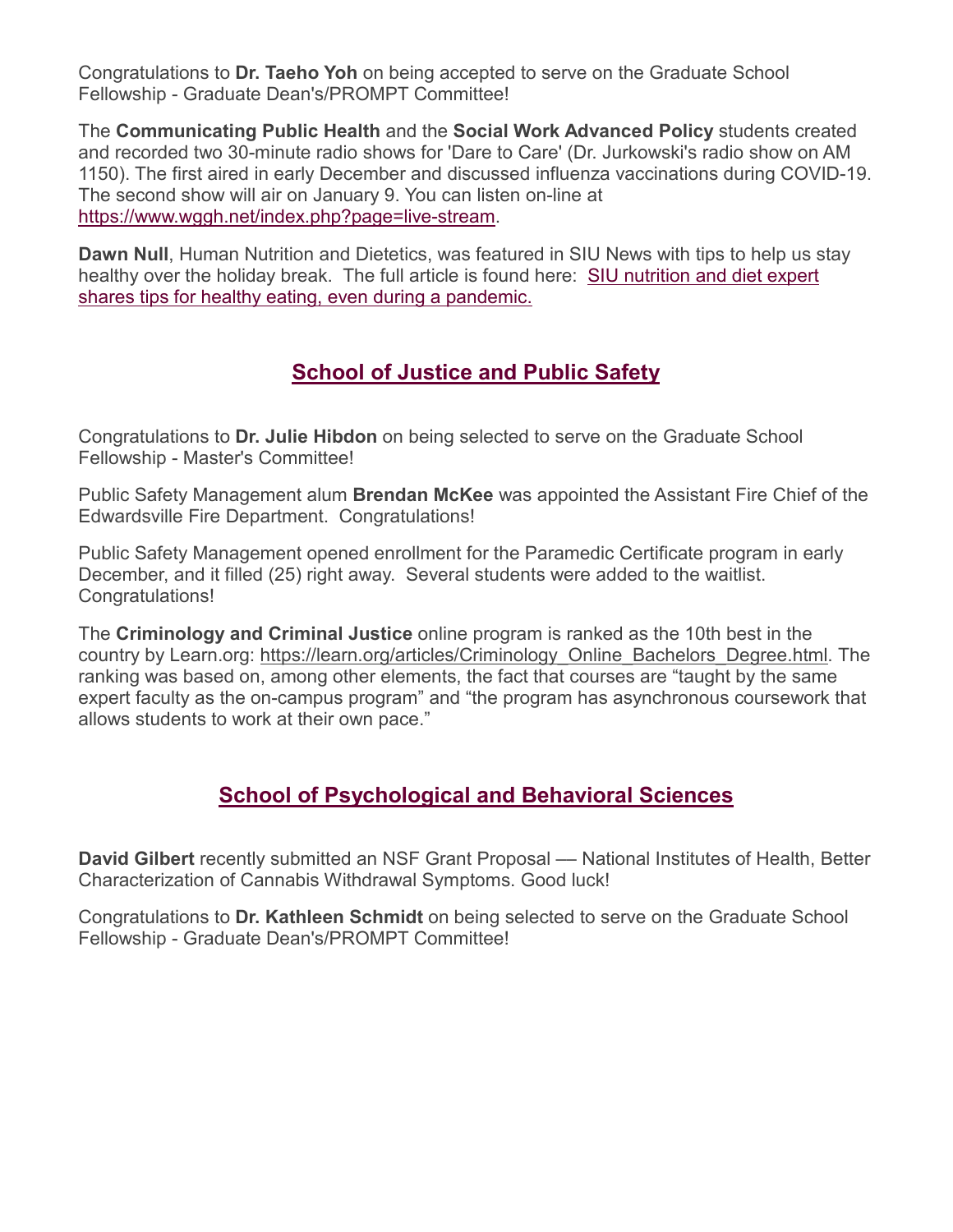# **Calendar of Events & Important Reminders**

Remember to wear your Saluki gear every Friday!

Nominate an inspiring colleague for a faculty and staff excellence award: [https://excellenceawards.siu.edu/guidelines/.](https://excellenceawards.siu.edu/guidelines/)

The SIU Diversity Newsletter can be found at [https://oacd.siu.edu/.](https://oacd.siu.edu/)

Housing contracts opened for Fall 2021: December 1

Winter Intersession December: 14 – January 10

Administrative Closure: December 24 – January 3

[Prepare for Inclement Weather](https://news.siu.edu/2020/11/111920-Reminder-Prepare-for-Inclement-Weather.php)

Saluki Women's Basketball vs. Illinois, December 22 at 2 PM. MVC play begins January 1 vs. Evansville at 3 PM.

Undefeated Saluki Men's Basketball vs. Evansville (MVC play) December 27 at 3 PM Watch on ESPN+ [https://www.espn.com/watch/player?id=21c1e99c-4997-46ac-956a-](https://www.espn.com/watch/player?id=21c1e99c-4997-46ac-956a-70848b5d3367%20%20)[70848b5d3367](https://www.espn.com/watch/player?id=21c1e99c-4997-46ac-956a-70848b5d3367%20%20) or listen in on 101.5.

College of Health & Human Sciences Spring Semester Kick-off: January 14, 9:00 AM

New Graduate Student Orientation: Friday, January 15, 1:00-2:30 PM

**Spring 2021 New Student Orientation:** Friday, January 15, 1:00 - 3:30 pm via Zoom.

- Students will have the opportunity to meet with Orientation Leaders, their academic unit, and attend a resource fair.
- Students can select if they would like a campus tour on Monday, January  $18<sup>th</sup>$ .
- NSO is required for freshman and strongly encouraged for transfer students.
- When students reserve their NSO date, they are added to a course in D2L with videos on Financial Aid, Housing, bill pay options, transportation, campus safety, etc.

Martin Luther King Jr. Birthday & Campus Holiday: January 18

Spring Semester Starts: January 19

Virtual Scholarship Weekend: January 28 & 29

CHHS Virtual Graduate Open House: February TBD

Admissions Virtual Open House: February 15 & April 2